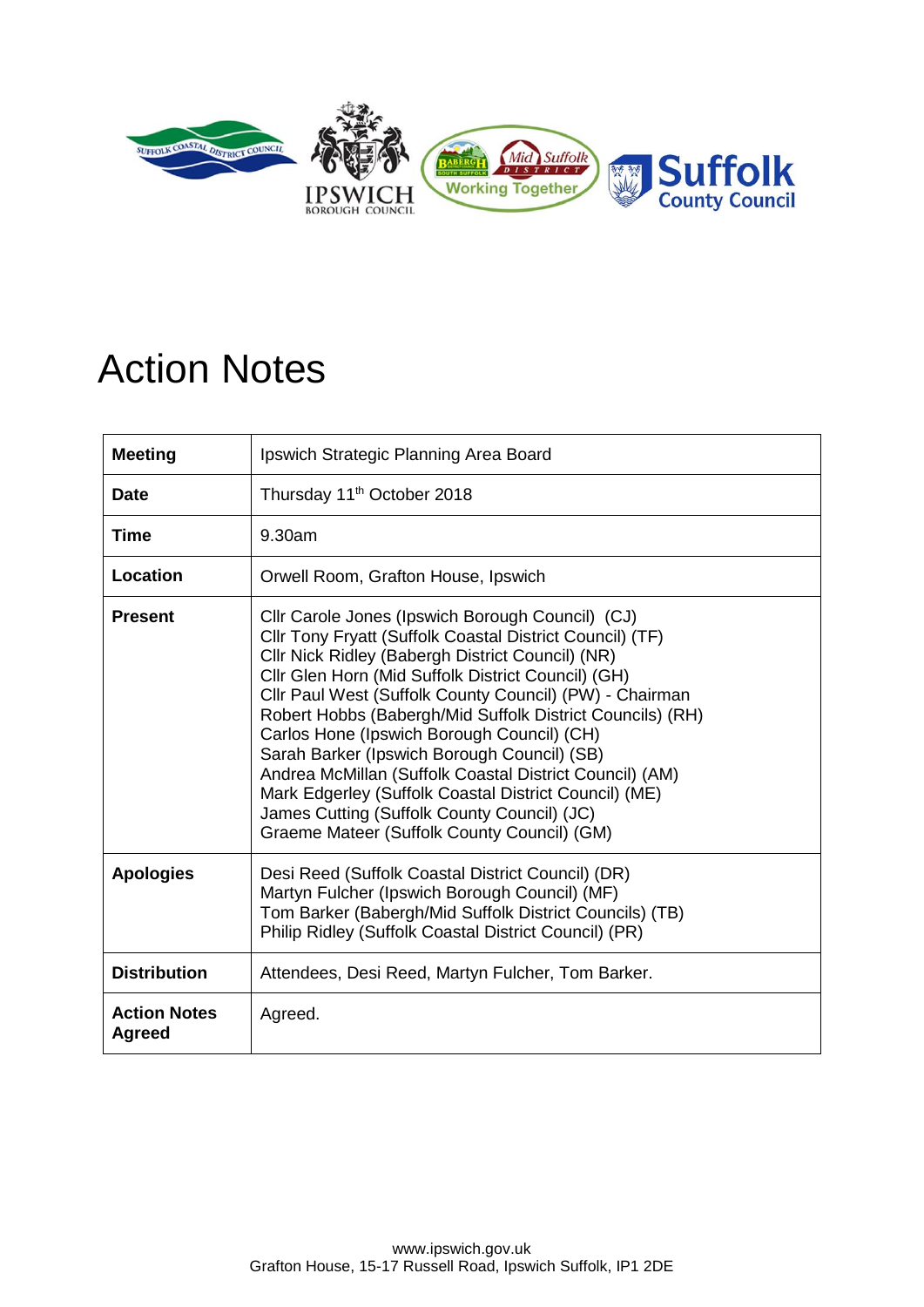## **Items:**

|     |                                                                                                                                                                                                                                                                                                                                                                                                                      | <b>Action</b>                                                                     | <b>Attachments</b> |
|-----|----------------------------------------------------------------------------------------------------------------------------------------------------------------------------------------------------------------------------------------------------------------------------------------------------------------------------------------------------------------------------------------------------------------------|-----------------------------------------------------------------------------------|--------------------|
| 1.0 | Review action notes of meeting held on 11 <sup>th</sup> July<br>2018 and matters arising.                                                                                                                                                                                                                                                                                                                            |                                                                                   |                    |
| 1.1 | It was agreed that the action notes from the meeting<br>held on 11 <sup>th</sup> July 2018 were an accurate record. IBC<br>to publish on ISPA Board webpage.                                                                                                                                                                                                                                                         | SB to publish<br>notes on<br>website.                                             |                    |
| 2.0 | <b>Strategic</b><br>Highways Update - Upper Orwell<br><b>Crossing</b>                                                                                                                                                                                                                                                                                                                                                |                                                                                   |                    |
| 2.1 | The report 'The Future of the Upper Orwell Crossing<br>Project' was published on the 9th October 2018. The<br>report confirms that the current project costs exceed<br>those that were set out in the outline business case<br>(£96.649 million). The estimated maximum cost of<br>delivering the project would be £146.7 million, giving<br>a maximum additional capital requirement of £43.2<br>million.           |                                                                                   |                    |
| 2.2 | At present, there is not sufficient capital resource to<br>fill the funding gap. The County Council is therefore<br>exploring the availability of additional alternative<br>funding streams and seeking support from other key<br>parties. The County Council will report on efforts to<br>secure additional funding and make the final<br>decision on whether to proceed with the project in<br>December this year. |                                                                                   |                    |
| 2.3 | Any decision is likely to have implications for local<br>transport plan modelling given that the Upper Orwell<br>Crossing has been included in Local Plan Modelling<br>Forecasting Report. It is recommended that the<br>modelling is rerun at the earliest opportunity testing<br>scenarios with and without the crossing, to avoid<br>delays in the local plan timetables.                                         | AM/RH/SB to<br>liaise with<br><b>SCC</b><br>Highways<br>regarding<br>model reruns |                    |
| 2.4 | CJ indicated that IBC would wish the smaller<br>crossing to go ahead to facilitate development of the<br><b>Island Site.</b>                                                                                                                                                                                                                                                                                         |                                                                                   |                    |
| 2.5 | TF communicated that the potential transport impact<br>on energy projects, including Sizewell C, needed to<br>be considered.                                                                                                                                                                                                                                                                                         |                                                                                   |                    |
|     | Road Investment Strategy 2 (RIS2) for the<br><b>Strategic Road Network</b>                                                                                                                                                                                                                                                                                                                                           |                                                                                   |                    |
| 2.6 | GM updated the board on Suffolk County Council's<br>bid to secure funding via the Road Investment                                                                                                                                                                                                                                                                                                                    | GM to<br>circulate                                                                |                    |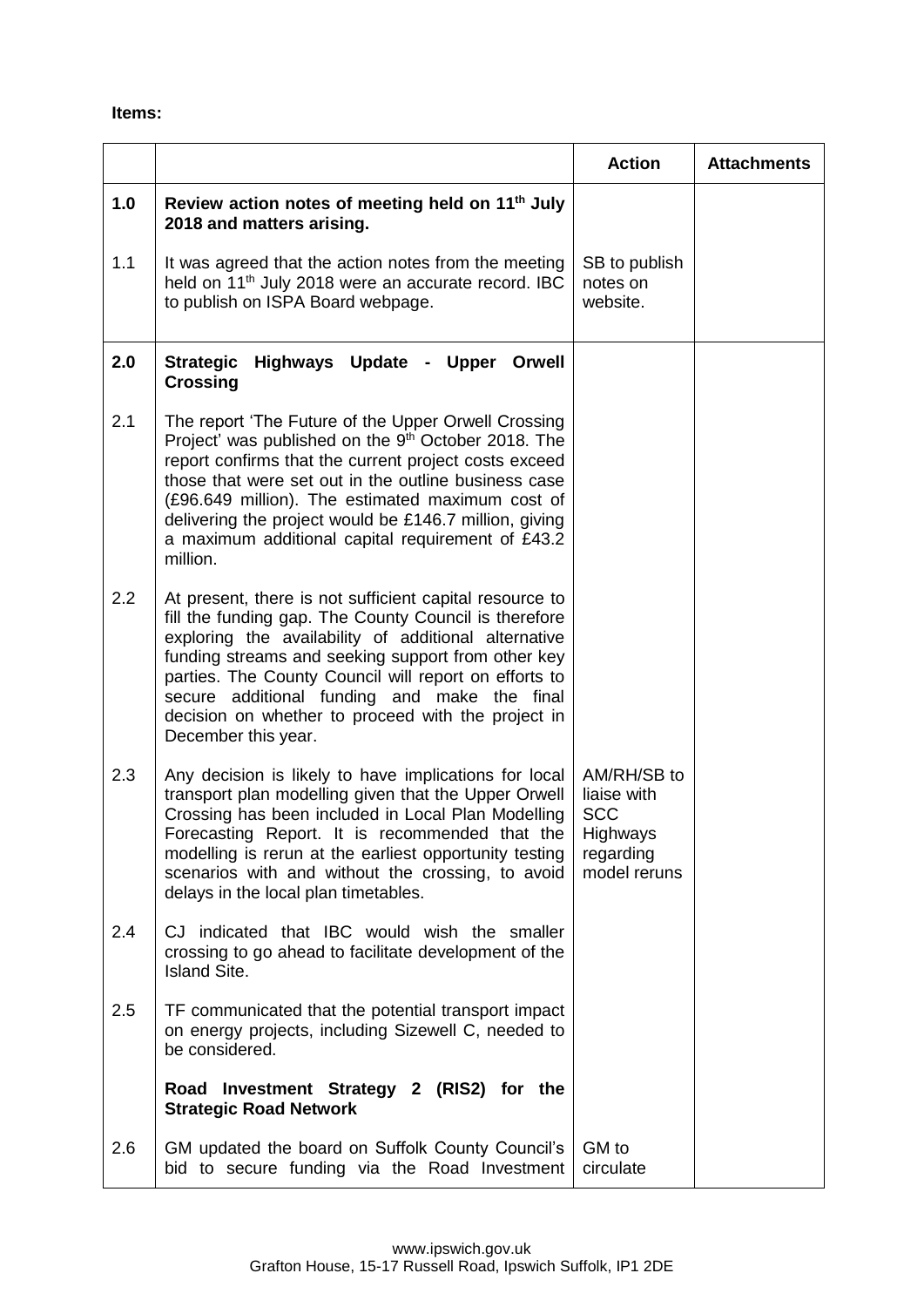|            | Strategy for junction improvements along the A14.<br>Those junctions experiencing greatest capacity<br>problems are the focus of the bid including junctions<br>54 (Sproughton Road), 55 (Copdock Interchange),<br>56 (Wherstead Nacton) and 57 (Nacton Road). All of<br>the proposed junction improvements have a high<br>benefit cost ratio. A decision on the outcome of the<br>bid is due in summer 2019 and GM urged each<br>authority to vocalise their support for the package of<br>proposals through the appropriate channels.<br>It was agreed that PW would coordinate the<br>preparation of a letter in support of the package of<br>proposals for leaders of the five authorities to sign. | RIS <sub>2</sub><br>presentation.<br>PW to<br>coordinate a<br>letter of<br>support for<br>RIS2 bid. |  |
|------------|---------------------------------------------------------------------------------------------------------------------------------------------------------------------------------------------------------------------------------------------------------------------------------------------------------------------------------------------------------------------------------------------------------------------------------------------------------------------------------------------------------------------------------------------------------------------------------------------------------------------------------------------------------------------------------------------------------|-----------------------------------------------------------------------------------------------------|--|
| 3.0        | Implication of revised household projections                                                                                                                                                                                                                                                                                                                                                                                                                                                                                                                                                                                                                                                            |                                                                                                     |  |
| 3.1<br>3.2 | AM advised that the new standard methodology<br>informed<br>by<br>revised<br>household<br>projections,<br>September 2018, represents more<br>ambitious<br>housing figures for Ipswich Borough Council (IBC),<br>Mid Suffolk District Council (MSDC) and Suffolk<br>Coastal District Council (SCDC), however not<br>Babergh District Council (BDC) where a cap has<br>been applied.                                                                                                                                                                                                                                                                                                                      |                                                                                                     |  |
| 3.3        | The figure for SCDC has risen to 582 homes per<br>year compared to the figure of 545 which was set<br>out in the First Draft Local Plan and included a 10%<br>uplift on the housing need figure. ME advised that<br>whilst Suffolk Coastal continues to have ambitions to<br>set out a strategy for uplifted growth through the<br>local plan, given this latest increase it is likely to be<br>more challenging for SCDC to uplift further.                                                                                                                                                                                                                                                            |                                                                                                     |  |
|            | SB advised that Ipswich is finalising capacity<br>calculations but continues to experience viability<br>challenges.                                                                                                                                                                                                                                                                                                                                                                                                                                                                                                                                                                                     |                                                                                                     |  |
| 4.0        | <b>Update on draft Statement of Common Ground</b>                                                                                                                                                                                                                                                                                                                                                                                                                                                                                                                                                                                                                                                       |                                                                                                     |  |
| 4.1        | AM confirmed that SCDC continues to support<br>joint/aligned working. AM advised that SCDC had<br>publish a draft SoCG as a background document to<br>the First Draft Local Plan consultation and although<br>all representations have yet to be processed, the<br>principle appeared to have received local support.                                                                                                                                                                                                                                                                                                                                                                                   |                                                                                                     |  |
| 4.2        | SB advised that it is IBC's intention to include a<br>chapter on joint working within the Ipswich Draft<br>Local Plan. The chapter will confirm IBC's<br>commitment to work with MSDC, BDC and SCDC<br>through the Ipswich Policy Area Board.                                                                                                                                                                                                                                                                                                                                                                                                                                                           |                                                                                                     |  |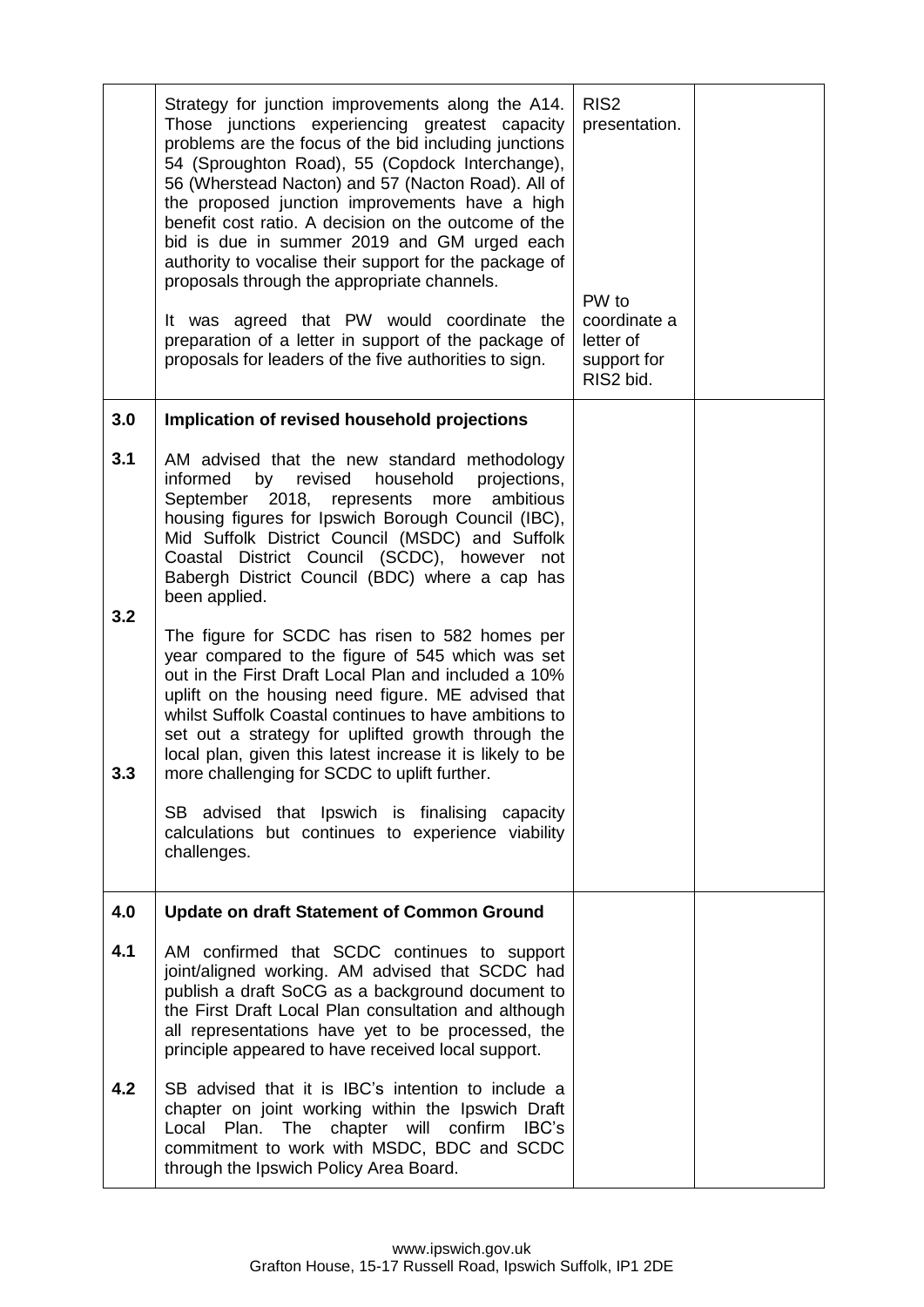| 4.3 | It was agreed that the SoCG will be updated, officers<br>to liaise and turn around a revised draft for the next<br>meeting.                                                                                                               | AM/RH/SB<br>amend<br>SoCG and<br>circulate<br>revised draft |  |
|-----|-------------------------------------------------------------------------------------------------------------------------------------------------------------------------------------------------------------------------------------------|-------------------------------------------------------------|--|
| 5.0 | <b>Update on Local Plan Timetables</b>                                                                                                                                                                                                    |                                                             |  |
| 5.1 | Ipswich Local Plan - Executive on the 27 <sup>th</sup> November<br>2018, with Reg 18 consultation January 2019 to<br>March 2019.                                                                                                          |                                                             |  |
| 5.2 | BDC, Council 20 <sup>th</sup> November with plan published for<br>consultation 7 <sup>th</sup> January 2019.                                                                                                                              |                                                             |  |
| 5.3 | MSDC, Council 19 <sup>th</sup> November with consultation<br>starting 7 <sup>th</sup> January 2019.                                                                                                                                       |                                                             |  |
| 5.4 | SCDC, first draft consultation ended on the 14th<br>September 2018, Proposed Submission Plan (Final<br>Draft Local Plan) to Council 3 <sup>rd</sup> January 2019,<br>consultation January to February 2019<br>and<br>submission in March. |                                                             |  |
| 6.0 | Any other business                                                                                                                                                                                                                        |                                                             |  |
|     | There was none                                                                                                                                                                                                                            |                                                             |  |
| 7.0 | Date of next meeting                                                                                                                                                                                                                      |                                                             |  |
|     | SB requested a date in early November, prior to<br>Tuesday 6 <sup>th</sup> . Location - Grafton House.                                                                                                                                    | Officers to<br>agree<br>suitable date.                      |  |

| The full action notes of this meeting are assumed to be accessible to the public and to<br>staff, unless the chair claims an exemption under the Freedom of Information Act<br>2000. For detailed guidance about applying the exemptions visit http://www.ico.gov.uk/ |                                       |                                               |  |
|-----------------------------------------------------------------------------------------------------------------------------------------------------------------------------------------------------------------------------------------------------------------------|---------------------------------------|-----------------------------------------------|--|
|                                                                                                                                                                                                                                                                       | These minutes contain information;    | Please<br>insert an<br>" $x$ " if<br>relevant |  |
|                                                                                                                                                                                                                                                                       | 1. That is <b>personal data</b>       |                                               |  |
| Please indicate opposite<br>any exemptions you are                                                                                                                                                                                                                    | 2. Provided in confidence             |                                               |  |
| claiming.                                                                                                                                                                                                                                                             | Intended for future publication<br>3. |                                               |  |